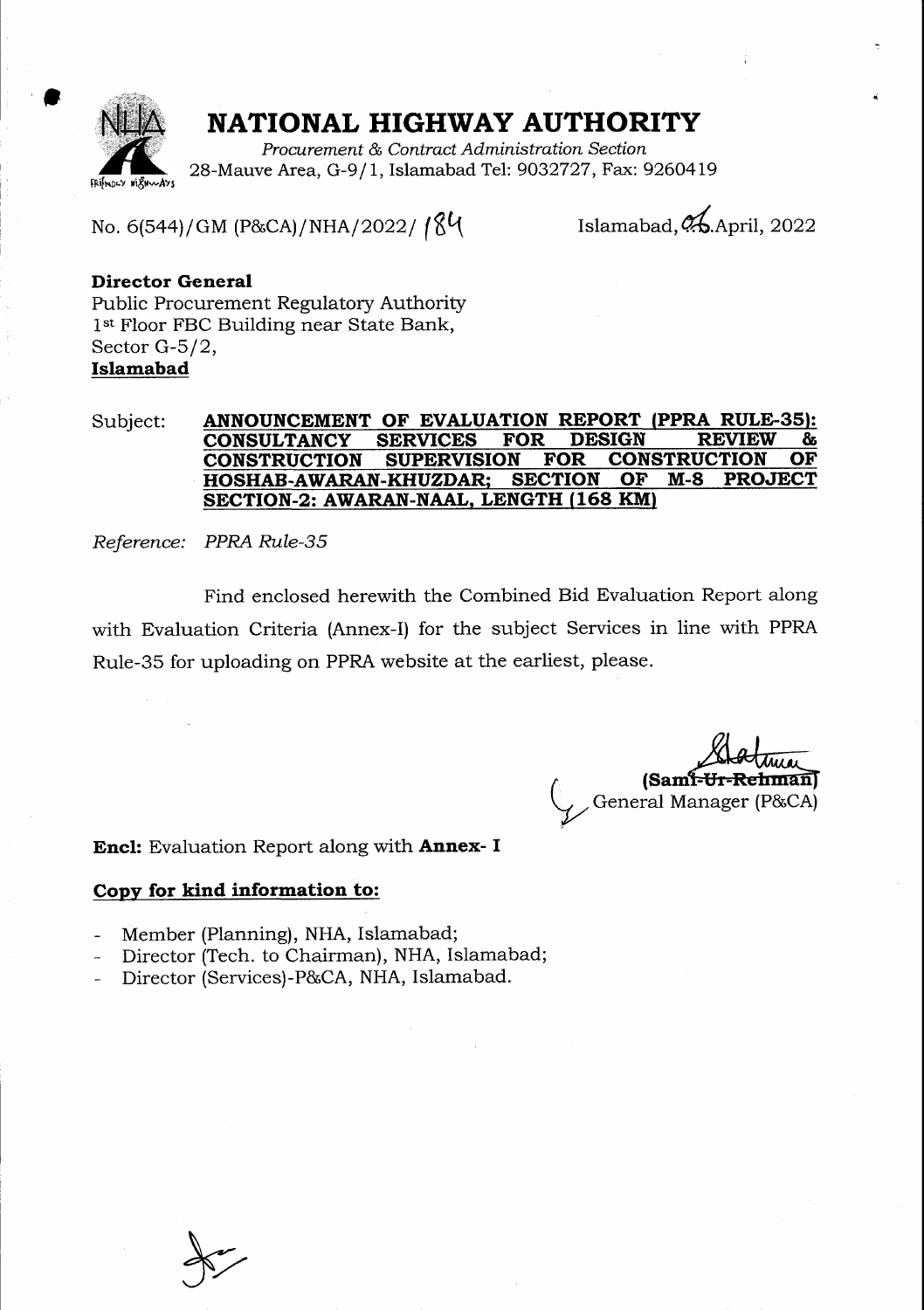# **EVALUATION REPORT**<br>(As Per Rule 35 of PP Rules, 2004)

 $\overline{\mathcal{X}}$ 

;

| 1 <sub>1</sub> | Name of Procuring Agency:     | <b>National Highway Authority</b>                                                                                                                                                                   |
|----------------|-------------------------------|-----------------------------------------------------------------------------------------------------------------------------------------------------------------------------------------------------|
| 2.             | Method of Procurement:        | Single Stage Two Envelope Procedure                                                                                                                                                                 |
| 3.             | Title of Procurement:         | Consultancy Services For Design Review &<br>Construction Supervision For Construction Of<br>Hoshab-Awaran-Khuzdar; Section<br>$M-8$<br>Of<br>Project Section-2: Awaran-Naal, Length (168)<br>$Km$ ) |
| 4.             | Tender Inquiry No.:           | 6(544)                                                                                                                                                                                              |
| 5.             | PPRA Ref. No. (TSE):          | TS458103E                                                                                                                                                                                           |
| 6.             | Date & Time of Bid Closing:   | 15 <sup>th</sup> September, 2021 at 1130 hours local time                                                                                                                                           |
| 7.             | Date & Time of Bid Opening:   | 15 <sup>th</sup> September, 2021 at 1200 hours local time                                                                                                                                           |
| 8.             | No of Bids Received:          | Four (04) Proposals were received                                                                                                                                                                   |
| 9.             | Criteria for Bid Evaluation:  | Criteria of Bid Evaluation is attached at Annex-I                                                                                                                                                   |
| 10.            | Details of Bid(s) Evaluation: | As below                                                                                                                                                                                            |

|                                                                                                                                                                                                                                        | <b>Marks</b>            |                                             |                           |                                            | <b>Rule/Regulation/</b><br>SBD**/Policy/                                                            |  |
|----------------------------------------------------------------------------------------------------------------------------------------------------------------------------------------------------------------------------------------|-------------------------|---------------------------------------------|---------------------------|--------------------------------------------|-----------------------------------------------------------------------------------------------------|--|
| Name of Bidder                                                                                                                                                                                                                         | <b>Technical</b><br>(if | Financial<br>(if<br>applicable) applicable) | Total<br>(out of<br>1000) | <b>Evaluated</b><br>$Cost (EC)^*$<br>(PKR) | <b>Basis for</b><br><b>Rejection /</b><br>Acceptance as<br>per Rule 35 of<br><b>PP Rules, 2004.</b> |  |
| 1- M/s Zeeruk International (Pvt.) Ltd<br>in JV with M/s Associated Consulting<br>Engineers ACE, Ltd, M/s Prime<br>Engineering & Testing Consultants<br>Effective<br>M/s<br>Ltd.<br>and<br>(Pvt.)<br>Engineering Expertise (Pvt.) Ltd. | 650                     | 180                                         | 830                       | 439,807,320                                | Top scoring firm<br>in combined<br>evaluation (PPRA<br>Rule $36(b)$ (ix))                           |  |
| 2- M/s A.A. Associates in JV with M/s<br>Asif Ali & Associates (Pvt.) Ltd., M/s<br>MM Pakistan (Pvt.) Ltd. and M/s<br>Unique Associates                                                                                                | 564                     | 200                                         | 764                       | 396,721,813                                | 2 <sub>nd</sub>                                                                                     |  |
| 3- M/s NESPAK (Pvt.) Ltd. in JV with<br>M/s Engineering General Consultants<br>Ltd., M/s<br>Associated<br>(Pvt.)<br>Consultancy Centre (Pvt.) Ltd. and<br>M/s APEX Consulting Engineering                                              | 624                     | 132                                         | 756                       | 599,881,341                                | 3 <sup>rd</sup>                                                                                     |  |

Consultancy Services For Design Review & Construction Supervision For Construction Of Hoshab-Awaran-Khuzdar; Section Of M-8 Project Section-2: Awaran-Naal, Length (168 Km)<br>Page 1 of 2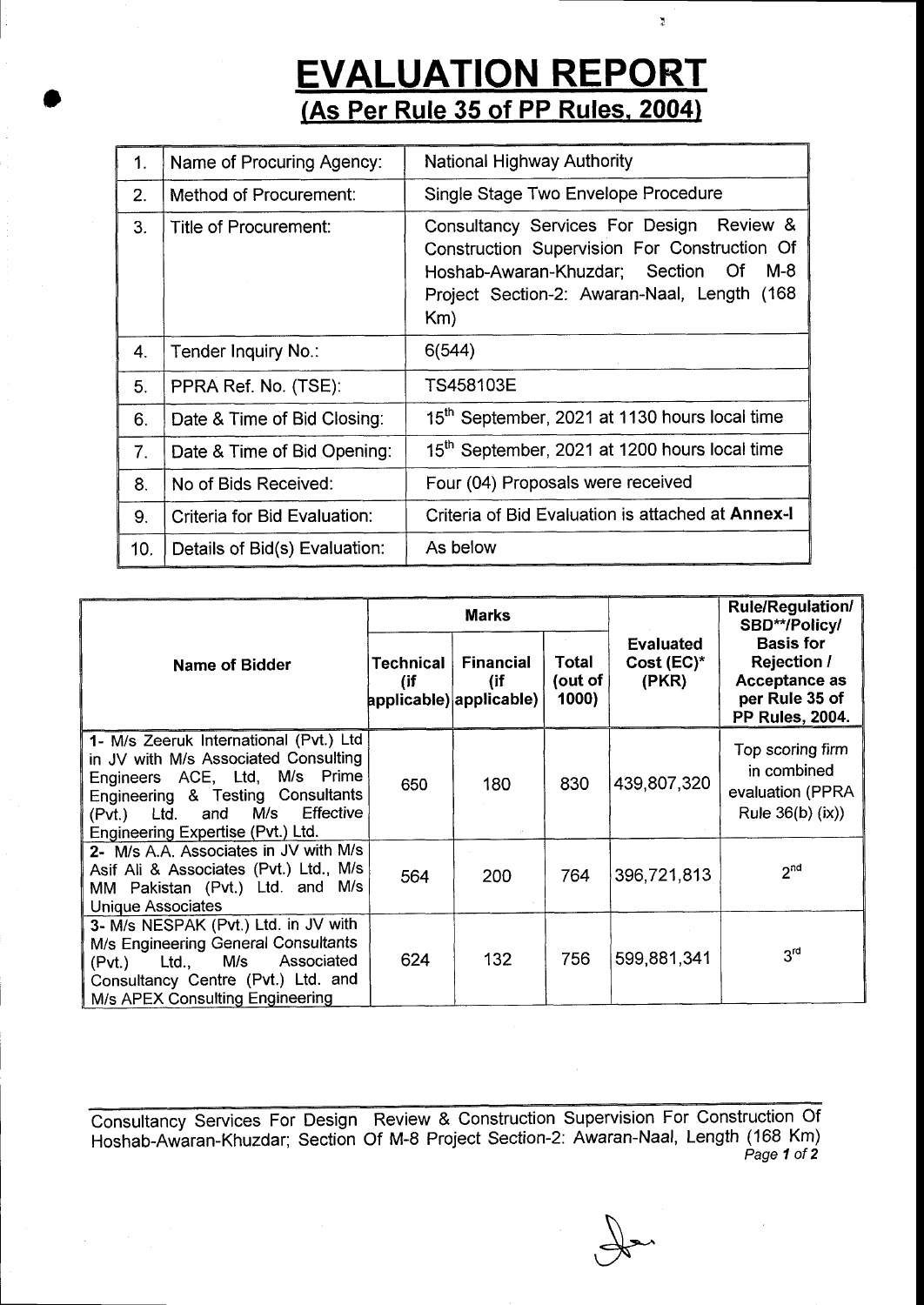### **EVALUATION REPORT** (As Per Rule 35 of PP Rules. 2004)

|                                                                                                                                         | <b>Marks</b>            |                                                    |                          |                                  | <b>Rule/Regulation/</b><br>SBD**/Policy/                                                                   |  |
|-----------------------------------------------------------------------------------------------------------------------------------------|-------------------------|----------------------------------------------------|--------------------------|----------------------------------|------------------------------------------------------------------------------------------------------------|--|
| Name of Bidder                                                                                                                          | <b>Technical</b><br>(if | <b>Financial</b><br>(if<br>applicable) applicable) | Total<br>out of<br>1000) | Evaluated<br>Cost (EC)*<br>(PKR) | <b>Basis for</b><br><b>Rejection /</b><br><b>Acceptance as</b><br>per Rule 35 of<br><b>PP Rules, 2004.</b> |  |
| 4- M/s Indus Associated Consultants<br>(Pvt.) Ltd. in JV with M/s CAMEOS<br>M/s l<br>Engineering Consultants and<br>Karakoram Engineers | 546                     | Financial Proposal not opened                      |                          |                                  | PPRA Rule 36(b)<br>(v)                                                                                     |  |

\*EC is the Evaluated Cost used for evaluation purpose and includes only the cost of competitive component (i.e. Remuneration and Direct Non-Salary Cost) and is exclusive of Provisional Sum, Contingency and lndirect Taxes.

Top Ranked Bidder: M/s Zeeruk International (Pvt.) Ltd in JV with M/s Associated Consulting Engineers ACE, Ltd, M/s Prime Engineering & Testing Consultants (Pvt.) Ltd. and M/s Effective Engineering Expertise (Pvt.) Ltd.

11. Any other additional/supporting information, the procuring agency may like to share: The Procurement was carried out in line with PPRA Rules & Regulations. The bidding was done on QCBS method with 80:20 Technical to Financial Proposals ratio. The Contract is being awarded M/s Zeeruk International (Pvt.) Ltd in JV with M/s Associated Consulting Engineers ACE, Ltd, M/s Prime Engineering & Testing Consultants (Pvt.) Ltd. and M/s Effective Engineering Expertise (Pvt.) Ltd. at evaluated financial proposal of Pak. Rs. 506,353,4181-.

Halma Signature≔

I

General Manager (P&CA) Official Stamp: National Highway Authority.. \*\* Standard Bidding Documents (SBD).

Consultancy Services For Design Review & Construction Supervision For Construction Of Hoshab-Awaran-Khuzdar; Section Of M-8 Project Section-2: Awaran-Naal, Length (168 Km) Page 2 of 2

&'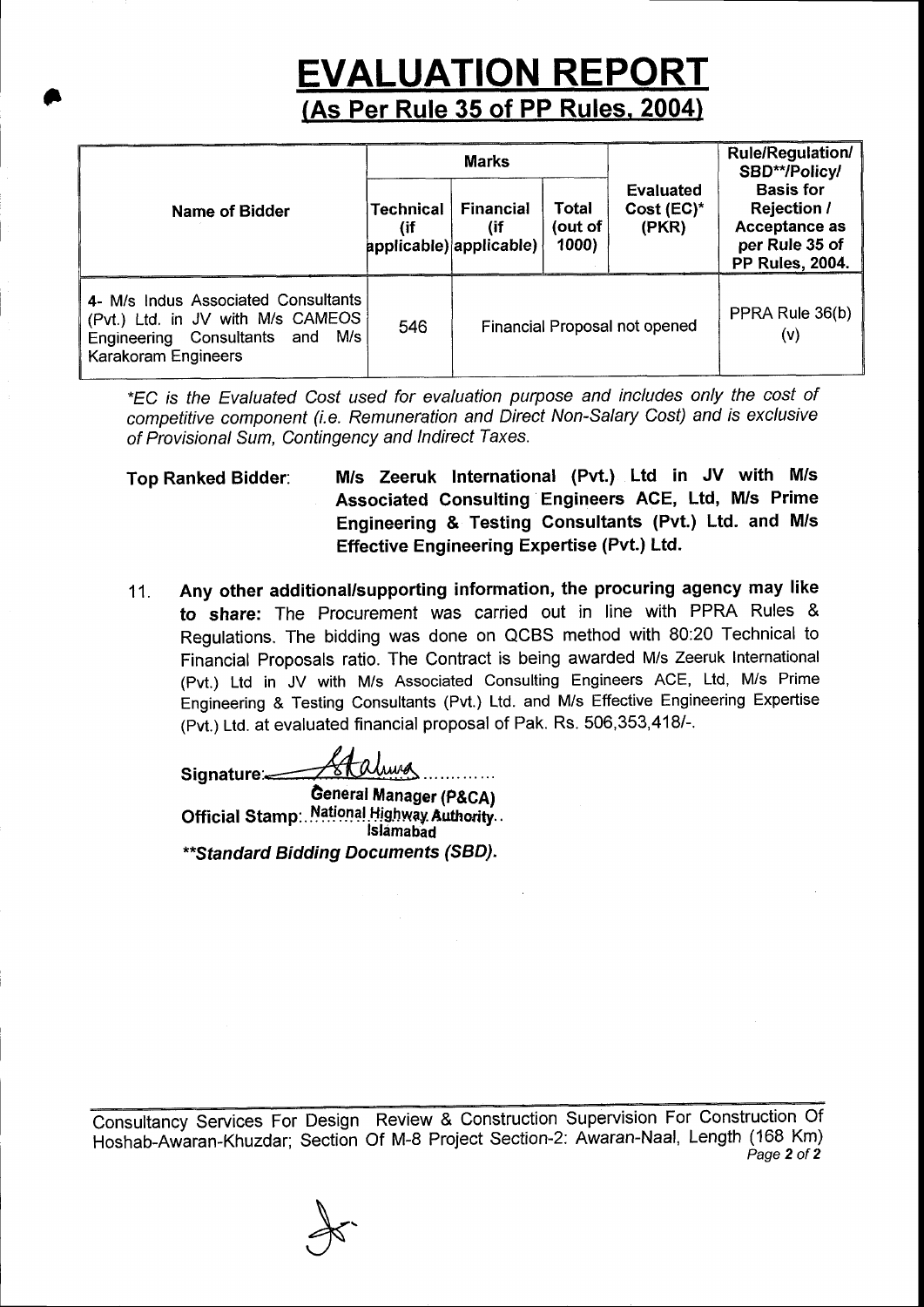# **National Highway Authority**



FRIMDLY HISHWAYS

# Annex-I

# Criteria

## FOR.

### **Bid Evaluation**

### **CONSULTANCY SERVICES FOR DESIGN REVIEW & CONSTRUCTION SUPERVISION FOR CONSTRUCTION OF** HOSHAB-AWARAN-KHUZDAR; SECTION OF M-8 PROJECT SECTION-2: AWARAN-NAAL, LENGTH (168 KM)

# **April, 2022**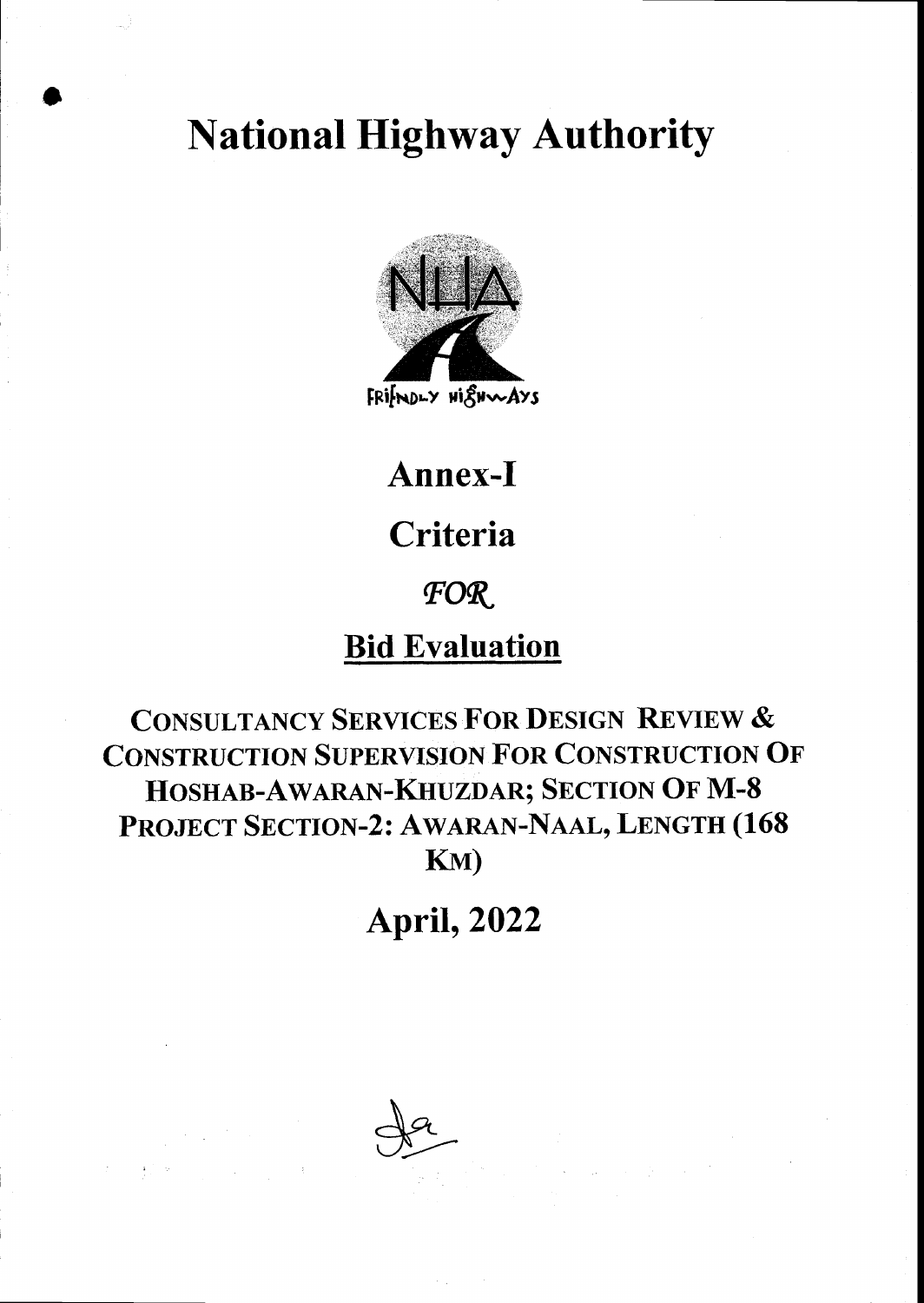Say No to Corruption

**Evaluation Sheets** 

#### PERSONNEL EVALUATION SHEET

| POSITION / AREA OF<br><b>EXPERTISE</b> |                                          | Name | Academic and General<br>Qualification*<br>Weightage 30% |                        | Project related<br>Experience<br>Weightage 60% for Design<br>Review and 65% for<br><b>Construction Supervision</b> |                        | Status with the Firm**<br>10% for Design Review<br>and 05% for Construction<br>Supervision |                          | <b>OVERALL</b><br>RATING (Sum of<br>Weighted Ratings) |  |
|----------------------------------------|------------------------------------------|------|---------------------------------------------------------|------------------------|--------------------------------------------------------------------------------------------------------------------|------------------------|--------------------------------------------------------------------------------------------|--------------------------|-------------------------------------------------------|--|
| (Show all experts to be evaluated)     |                                          |      | Percentage<br>Rating                                    | Weighted<br>Rating (A) | Percentage<br>Rating                                                                                               | Weighted<br>Rating (B) | Percentage<br>Rating                                                                       | Weighted<br>Rating $(C)$ | $(A+B+C)$                                             |  |
|                                        | <b>Design Review Team:</b>               |      |                                                         |                        |                                                                                                                    |                        |                                                                                            |                          |                                                       |  |
| a)                                     | Highway Design Engineer                  |      |                                                         |                        |                                                                                                                    |                        |                                                                                            |                          |                                                       |  |
| b)                                     | Structure Engineer                       |      |                                                         |                        |                                                                                                                    |                        |                                                                                            |                          |                                                       |  |
| c)                                     | Drainage Engineer /Hydrologist           |      |                                                         |                        |                                                                                                                    |                        |                                                                                            |                          |                                                       |  |
| d)                                     | Geotechnical/Soil & Material Engineer    |      |                                                         |                        |                                                                                                                    |                        |                                                                                            |                          |                                                       |  |
| e)                                     | Traffic/Pavement Analyst                 |      |                                                         |                        |                                                                                                                    |                        |                                                                                            |                          |                                                       |  |
| f)                                     | <b>Environmental Engineer</b>            |      |                                                         |                        |                                                                                                                    |                        |                                                                                            |                          |                                                       |  |
|                                        | <b>Construction Supervision Team:</b>    |      |                                                         |                        |                                                                                                                    |                        |                                                                                            |                          |                                                       |  |
| g)                                     | Chief Resident Engineer                  |      |                                                         |                        |                                                                                                                    |                        |                                                                                            |                          |                                                       |  |
| h)                                     | Resident Engineer - LII&III              |      |                                                         |                        |                                                                                                                    |                        |                                                                                            |                          |                                                       |  |
| i)                                     | Material Engineer - I, II&III            |      |                                                         |                        |                                                                                                                    |                        |                                                                                            |                          |                                                       |  |
| j)                                     | Contract Specialist                      |      |                                                         |                        |                                                                                                                    |                        |                                                                                            |                          |                                                       |  |
| k)                                     | ARE (Highways) Engineer - I, II&III      |      |                                                         |                        |                                                                                                                    |                        |                                                                                            |                          |                                                       |  |
| I)                                     | ARE Structure/Bridge Engineer - I,II&III |      |                                                         |                        |                                                                                                                    |                        |                                                                                            |                          |                                                       |  |
| m)                                     | Quantity Surveyor - I,II,III&IV          |      |                                                         |                        |                                                                                                                    |                        |                                                                                            |                          |                                                       |  |

Rating: - Excellent - 100%

Very good - 90-99%

Above Average - 80-89%

Average - 70-79%

Below Average - 1-69%

Non-complying - 0%

Score: Maximum Weightage X rating / 100.

- \* For Qualification of above Key Personnel, refer to Clause 5.6 of TOR.
- \*\* 6 month's older employee 100%;



Less than 6 months or associates-0% (For more than six months, salary account certificate from employer duly attested by respective bank shall be attached with the proposal.)

Consultancy Services for Design Review and Construction Supervision of Hoshab-Awaran-Khuzdar; Section of M-8 Project Section-2: Awraan-Naal, Length (168km).

 $-21-$